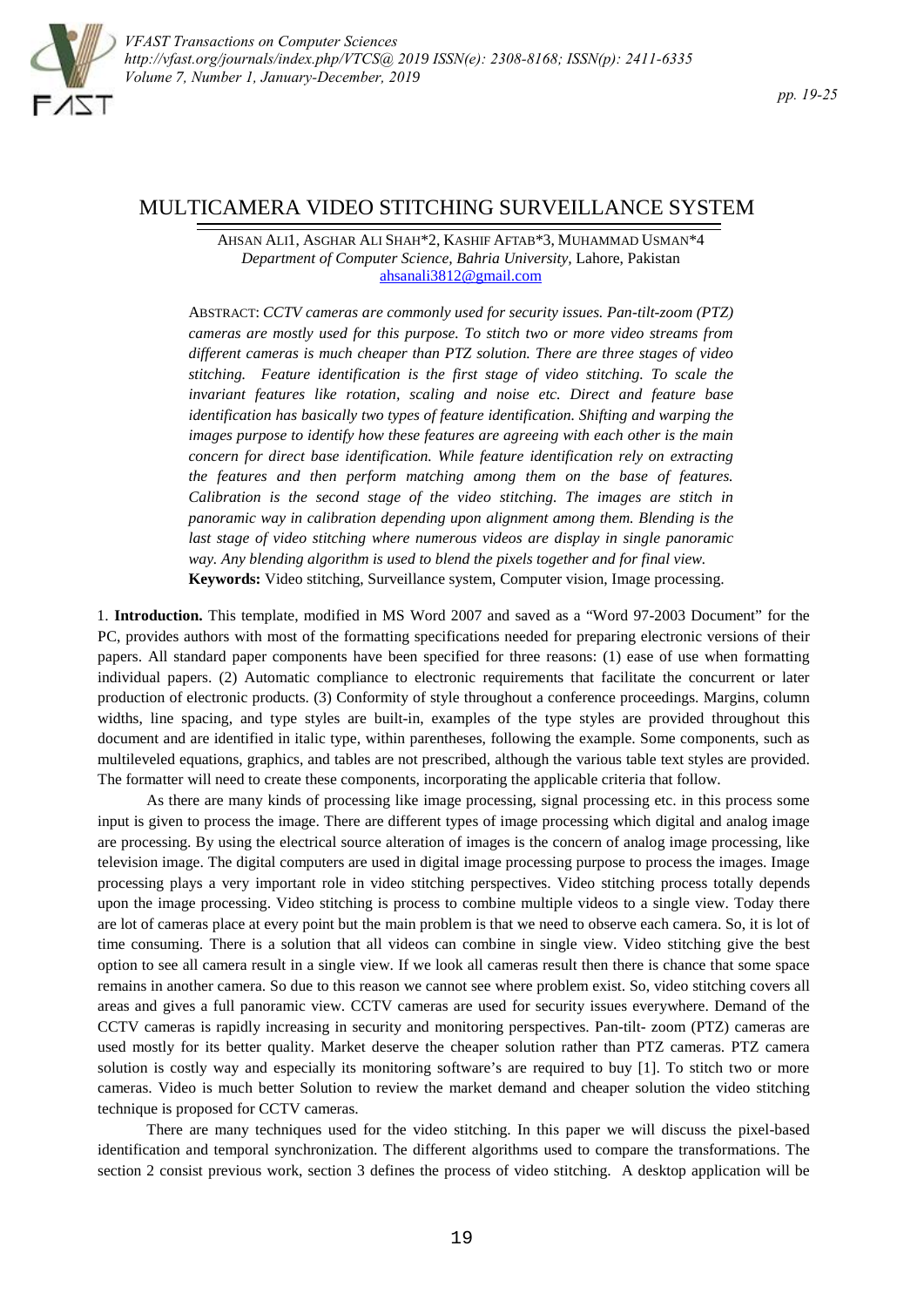developed which will combine multiples videos in a single view for resolve after meeting all the stages of video stitching. Following are the main purpose of application.

- 360-degree view of whole room.
- Panoramic view of image
- Total view of all images that captured by camera.

Video stitching system is the system which detect point where problem exist. Video stitching system is used for controlling and monitoring the system in security places.

**2. Literature Review.** It has been a hot topic since last decade [2]. Real time preview is also created [3]. Panoramic video of accepted standard at real time is also created [4] but it can combine only two cameras. Three video streams are also combined [5]. Four video streams are also combined [6] but it does not focus on visual quality. Real time panorama video with good performance is also proposed [7] but it only works with two cameras and low-resolution image. Good visual quality and high-resolution image is also proposed [8, 9] but it requires expensive and specialized hardware. The previous work has various issues such as Low visual quality [6]. Require expensive and specialized hardware [8, 9]. Stitches only a few videos [4]. Other issues such as Monitoring blind areas. Removing artifacts (ghosting like effects). Video stitching related with all the processes. The last step after blending is to monitor and assistance of the panoramic video. Image stitching mean combine two or more images to form a single view. In [10] there are main steps of stitching the images into single view which are image calibration, image registration and image blending. The purpose of calibration is that it minimizes difference between ideal lens and camera lens. The difference between images can be resulted by optical defects such as distortion and exposure. In [11] there are two type of camera parameter which is extrinsic parameter and intrinsic parameter. In [12] image registration discussed as alignment of images taken by multiple points. Image registration focuses to create geometric representation among the images.

In [11] image blending concern stitch images to form a single view. There are two ways of blending which are alpha feathering and Gaussian pyramid. Alpha feathering works well when images pixel are well aligned and intensity represent the difference between two images. Gaussian pyramid work on the frequency of image it merges the image on the basis of frequency and then filter them accordingly. There are two approaches of image stitching. Direct technique basically compares the pixel intensities of images. It minimizes the overlapping difference between images. The actual benefit of direct technique is that it provides more useful detail for image alignment. There is also disadvantage that there is limited coverage range. In feature base technique feature point in one image and other image which need to compare can be find by local descriptor. Feature base method start by establishing a corresponding connection between points, lines, edge and other geometric entities.

### *A. Feature detection and description*

There are two types of feature descriptor. One is vector descriptor and second is binary descriptor. ORB, BRIEF are binary descriptors while Scale Invariant Feature Transform and Speed up Robust Feature are direction descriptors. Further concern study is about feature detectors.

**a) SIFT :** SIFT (scale invariant features transform) extracts the invariant features and partially illuminate the changes like scaling and rotation. A descriptor also called vector (dimension 128) is related with every feature. The feature matching among the image pairs is allowed by the descriptors (vector) to satisfy the geometric transformations. The piece filtering approach is used for feature detection. The imaginary and tentative outcomes of line berry show that Gaussian function that provides possible weighbridge of different scale image space. It is the new method for scale-invariant key point's detection. As the Lundeberg algorithms motivations that key points are extract by SIFT as the minimum difference of Gaussian method, that could be calculated by differentiation one or more neighbors gages that are disconnected to persistent multiplication element k. the computation cost is the main advantage of the LOW'S detector but it reduced when compare with this method. By using the SIFT the matching between key points is extracted. Describing indigenous appearance area nearby basic ideas is goal of this matching. SIFT descriptor links to the distribution base descriptor (DBD) class. The histograms use to represent these techniques and its appearance. The distribution of pixel intensities represented by histogram is the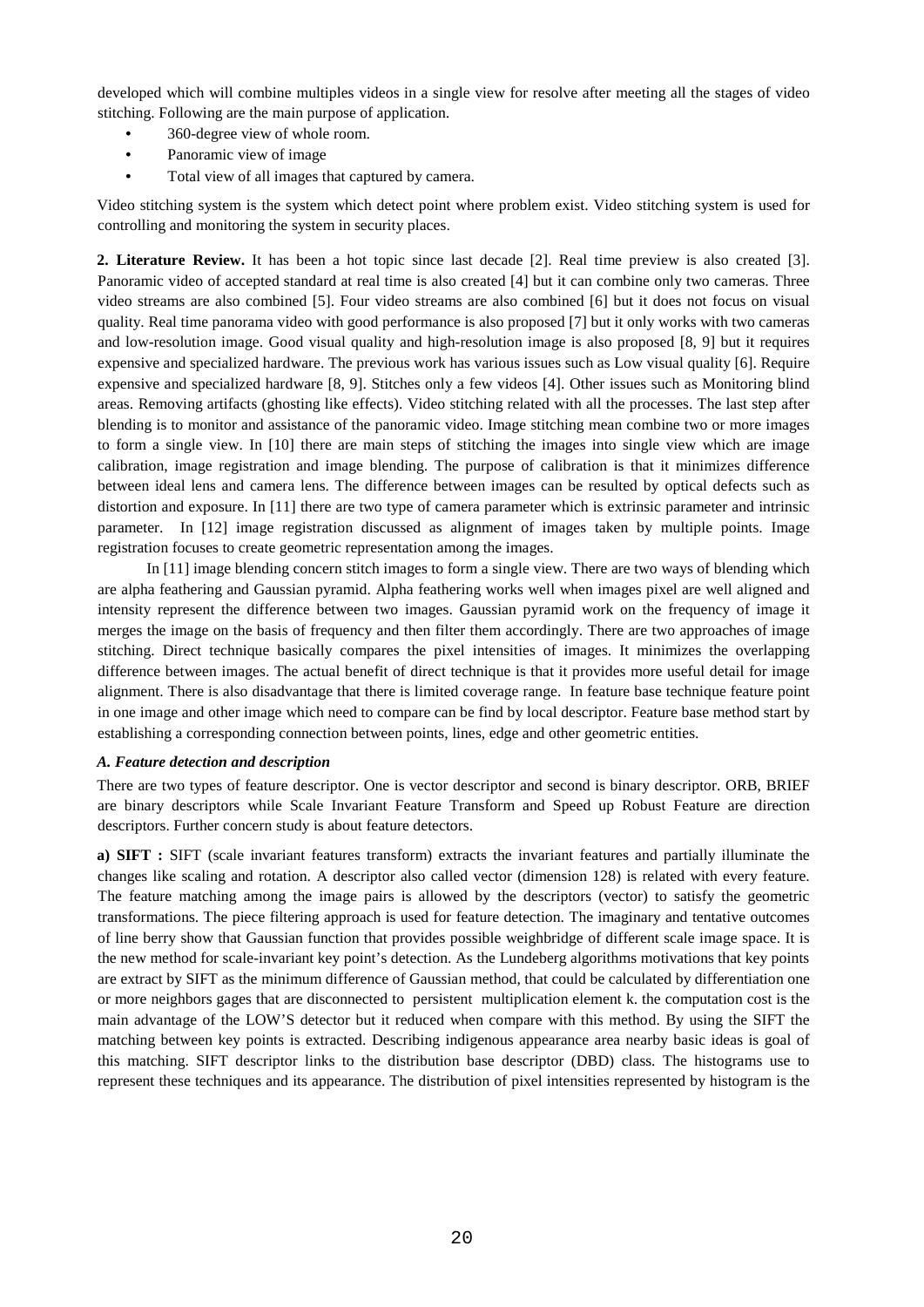concern of simple descriptor. The robustness against the shifts in geometry is the great advantage of these operators.

**b) SURF :** It is the extension of SIFT based on multi-scale space theory but work with different method to extract the features. The fast approximation of HESSIAN matrix speeds up its commutations.

**c) FAST:** It is applicable feature detector for actual applications. It is known as high speeded detector. The circle of 16 pixels measured in this algorithm that are around the candidate corner p. It often happen when there is pixels that involved in circle are optimistic [13].

**d) HARRIS:** Suggested by Harris and Stephens [14]. It is junction indicator based on moravee method. Fluctuating the frame in a bit in multiple track is resulted to determining the variation in intensity. The window center point is extracted as corner point*.*

**e) ORB:** Ruble develop the ORB technique et al [15], which is combination of FAST and BRIEF descriptors that describe the input image features in binary string rather than vector [16].

**f) OPENCV:** Source library for computer vision and image processing that contain many inbuilt functions for real-time image processing [17]. Video stitching is post processing of image stitching. Image stitching consists of image acquisition that has three processes the 1. Geometric transformation, 2. Visual quality alignment and 3. Temporal synchronization. Video stitching surveillance system consists of real time video stitching in which more than two or more cameras are combine in single panoramic view. Video stitching solution is much cheaper than PTZ camera solution [15]. Post processing like tracking and panning used to improve the cinematic color, contrast and white balance. Such algorithms that provide best quality are preferred to increase the video quality.

#### *B. Preprocessing*

Video stitching pre-processing consists of transformation of images. Transformations focus on rotation and scaling of the images. The next is to improve the visual quality, for this purpose many algorithms are available in computer vision. After the temporal, synchronization is necessary that focus on frame to frame adjustments of the images. So, the mainly preprocessing has three steps.

- a) Geometric transformation
- b) Visual quality Alignment
- c) Temporal synchronization

**a) Geometric Transformation :** The image processing is the preprocessing for video stitching. The homography helps to detect the overlapping pairs of images. The optimal values of the elements in the 2D homography are estimated by minimizing the total transformation error [thesis]. The homography approximation method proposed for the proper image transformation [18]. It converts one plane to another based on feature points matching intended by match pairs. SIFT [19], SURF [20], SFOP [21], EBR [22] commonly recycled feature finders. The surf is the best algorithm as compared with the other algorithms due to its best performance. After feature point extraction and approximation matching is needed for this purpose the matching algorithms used.

**b) Visual Quality Alignment :** The visual quality in video stitching is achieved by the better alignment of the images. Essentially it is programmatic technique in which we adjust bundle. Resolution of this phase is to reduce miss-registration between all pairs of images. Least-squares algorithm [12] is used to get the optimal value of 3D reconstruction of image scene and camera position. Once completed the global alignment then there may be some errors due to local miss-registration like double images, images may be blur, so for these problems there is need to perform local adjustment like parallax removal. Different layouts use on which image stitching use identical rectilinear projection. On this layout stitched image can be viewed on 2D dimensional level overlapping the panosphere in a single point. Different lines of images show their direction on 2D plane. The disparity calculation algorithm is used to measure the disparity among the images and better for visual quality alignment.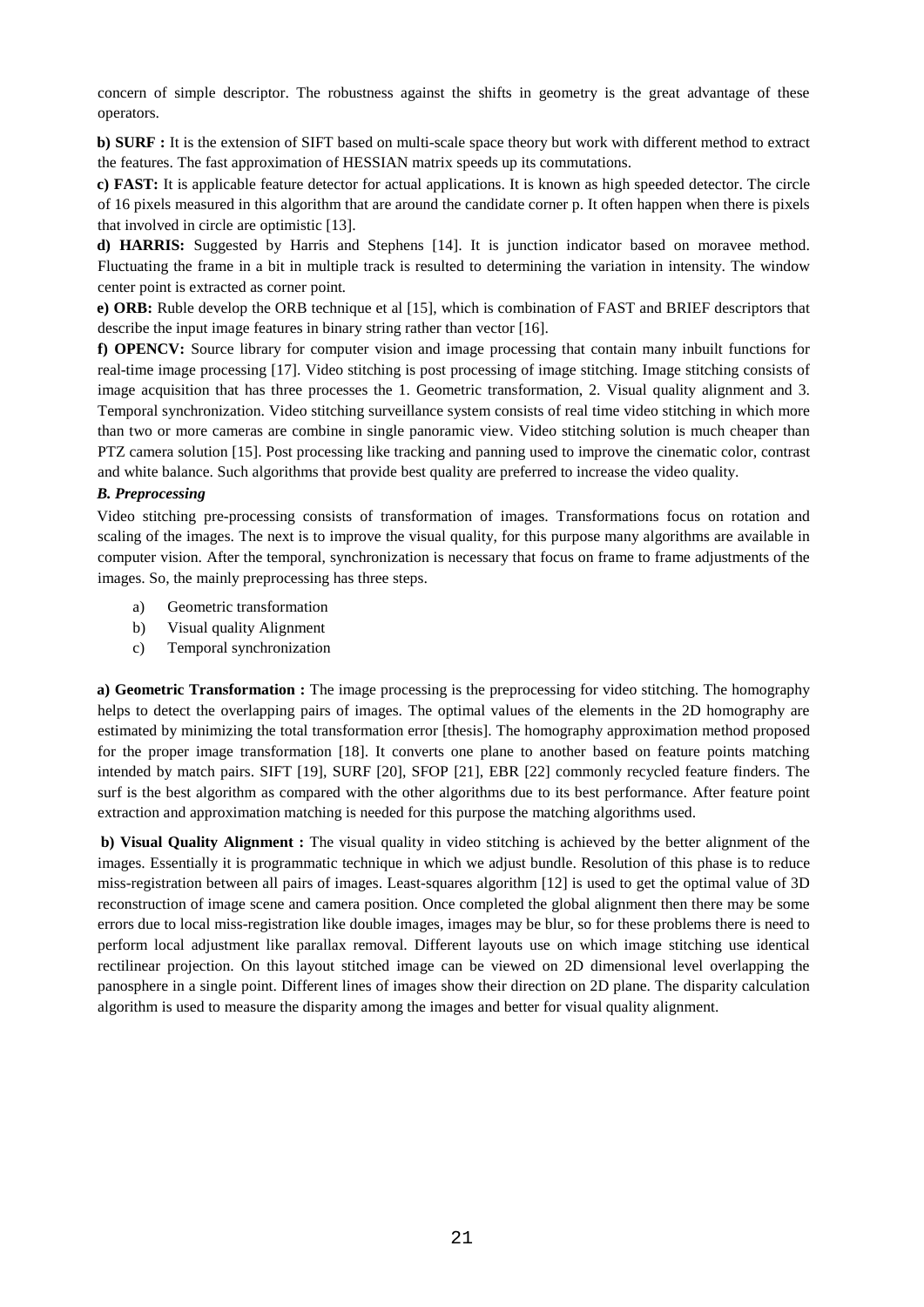*c) Temporal synchronization:* Temporal synchronization is achieved by recovering temporal alignment. It determines the sequence of the frames which first frame is given to the next corresponding frame. The cameras should be rigidly joined together and there should be non-uniform motion between the cameras. This process consists to assess the errors. For cylindrical panorama images captured with camera mounted on level of tripod. Each image can be warped on their cylindrical coordinates if the camera focal length known. There are two types of cylinder-shaped changing

- Forwarding changing
- Inverse changing

In forwarding changing image source is mapped onto the cylindrical apparent but there is problem that it has hovels in the endpoint of images since some pixels not mapped on the cylindrical surface. So that reason we use inverse warping because in this warping each pixel in endpoint image clearly mapped onto the basis image. The following bilinear exclamation secondhand to evaluate colors of pixels at end point [23]. Video stitching is the post processing of image stitching. We combine the videos taken by multiple cameras in single panorama shape [24]. The overlapping regions are handled and the viewers can view the panorama video. The video stitching Process consist the three stages

**3. Proposed Model.** The image stitching process is consisting of four stages. The user will select input overlapping images first, which are to be stitched. Image merging and registration will provide the final results. Image registration consists of feature matching which is done by feature descriptor technique and creating feature detector and. combination of key point dataset created by SURF, SIFT, MSER feature detector algorithms will included in Feature key points. The proposed technique below is a panorama image stitching system that focusing on image registration part. We match the features of images in image registration part by using some feature detection technique and output will be generated. The image registration's output will provide you higher quality of image stitching i.e. your final image. Feature matching provide key point detectors and key point descriptors. We can transform or overlay 2 images to efficient manner Based on large number of matches. Feature abstraction and equivalent are Entire process of stitching. So, feature abstraction part of image stitching technique is the main focus in our study. Our system involves four stages.



**Fig 1.** Proposed Video Stitching Model

| <b>Process</b><br><b>Name</b> | <b>Technique</b>                 | <b>Best</b><br>Technique                                             |
|-------------------------------|----------------------------------|----------------------------------------------------------------------|
| Video<br>Acquisition          | Physically Adjustment of cameras | Adjustment of cameras<br>accordingly camera's<br>FOV (field of view) |

## **Table 1.** Process and Technique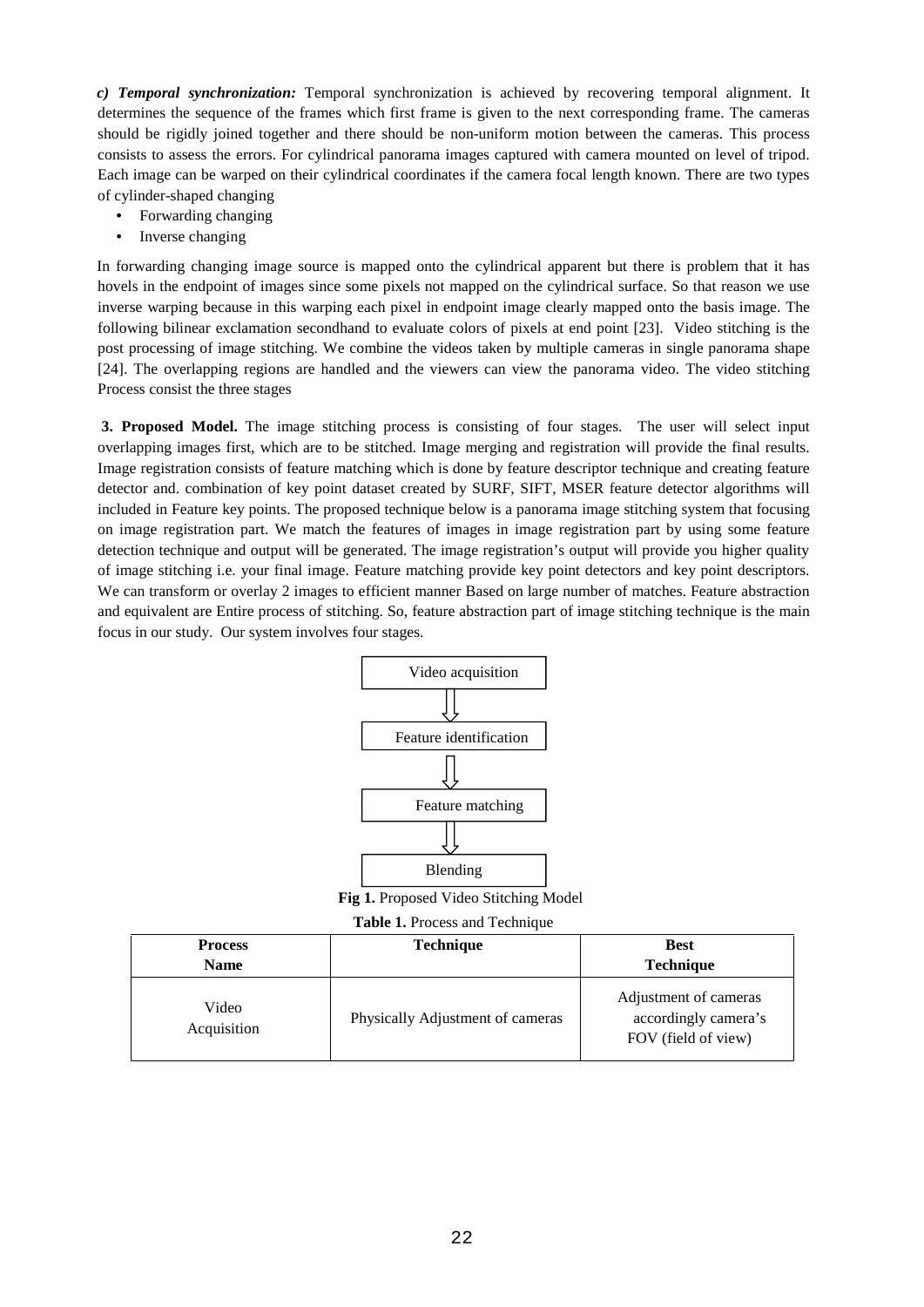| Feature<br><b>Identification</b> | 1. SIFT (Scale Invariant Feature)       | ORB detector (oriented fast and<br>rotated brief) |
|----------------------------------|-----------------------------------------|---------------------------------------------------|
|                                  | Technique)                              |                                                   |
|                                  | 2. SURF (Speed up Robust Feature)       |                                                   |
|                                  | <b>3. ORIENTED FAST</b>                 |                                                   |
|                                  | (feature from accelerated segment test) |                                                   |
|                                  | <b>4.ROTATED BRIEF</b>                  |                                                   |
|                                  | (binary robust independent elementary   |                                                   |
|                                  | feature)                                |                                                   |
|                                  | 5.ORB (oriented fast and rotated brief) |                                                   |
| Feature<br>matching              | 1.HARRIS CORNER                         | RANSAC (random sample)<br>consensus)              |
|                                  | PAIR algorithm                          |                                                   |
|                                  | 2.RANSAC (random sample                 |                                                   |
|                                  | consensus)                              |                                                   |
|                                  | 3. NORM-HAMMING ALGORITHM               |                                                   |
|                                  | 4. NORM-HAMMING                         |                                                   |
|                                  | ALGORITHM2                              |                                                   |
| Blending                         | 1. Alpha Feathering, Gaussian pyramid   | Multi band blending technique                     |
|                                  | 2. Multi band blending technique        |                                                   |
|                                  |                                         |                                                   |

In this section we will identify audiovisual by physically adjustment of the CCTV cameras. Here camera station, angle or field of view is the highly concentrated. No overlapping regions in cameras field of view. There should not be any area that uncovered by cameras FOV. Following are different category for image pre-processing. These methods are used for new pixel intensity calculation.

- Pixel intensity transformation
- Linear transformation
- Preprocessing method that use a local neighborhood of processed pixel

The video acquisition is process of getting the videos from multiple cameras and performs actions to next. In this section there are preprocess that are needed to perform for further process.

### *A. Feature identification*

It is used to find interesting features or interesting points in the overlapping part of the image. To recognize the features of the images is the first stage where we citation the features of the images and match the features by using matching algorithms. Following are feature indicator technique like Harris, Scale Invariant Feature Transformation (SIFT) [25], Speed up Robust Feature (SURF) and ORB [26], feature from accelerated segment (FAST). So additional algorithm which is SURF try to improve calculation stretch of Scale Invariant Feature Transformation via use about uncomplicated image to profligate limited ascent computation upon image. Harris corner detector most useful because it detects the interest point (common point) between images. These points have large intensity. When point detect then there is need to match them.

**ORB:** It is the feature detector that is the combination of basically two detectors

- a) Oriented fast
- b) Rotated brief

ORB detector has the object with function that have number of Optional Parameters. It selects two points at a time and identify its features.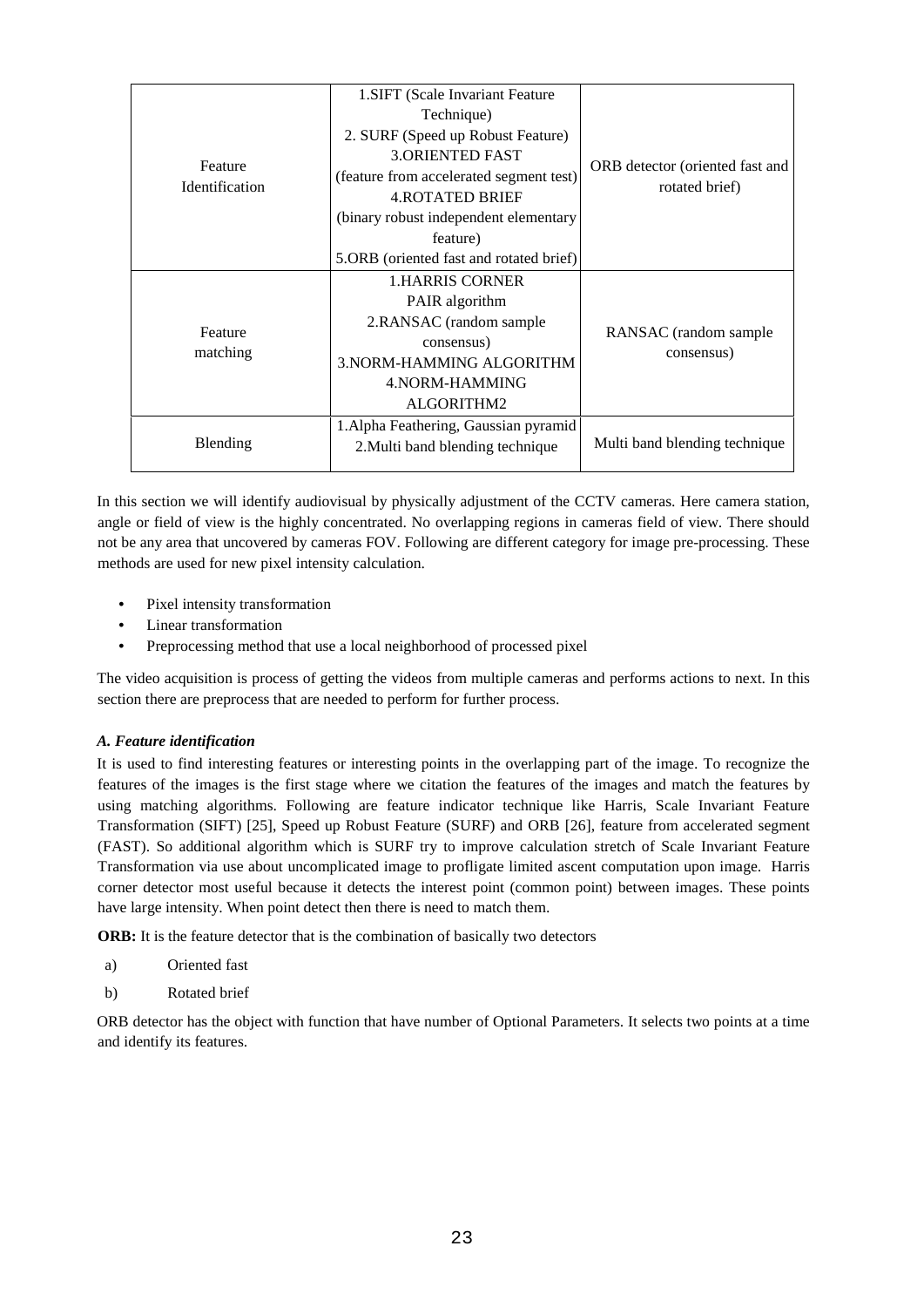*B. Feature Matching* After identify the features the next stage is matching. Here points are match by normalized cross correlation which generate pairs. After that these pair need to be match if anyone is wrong or not. In [9] there is also Harris corner algorithm in which it applies multiple constraints to remove incorrectly match pair of images. Basically, this algorithm work on frame by frame because it need to identify which image is on left or right side. In [15] there is solution of Harris corner that instead of using frame by frame stitching there is need to find the interest point of previous of image by using optical flow and area of overlapping. They found that there is 85% time consume in matching interest point of images. By using OPENCV after completing the feature detection then matching algorithm use for matching. The NORM-HAMMING distance algorithm use for matching which takes 3 or 4 points to produce brief descriptor then NORM-HAMMING2 distance is used.

*C. Blending:* Feature image blending technique is basically used in computer graphics. It is simple method in which pixel value in merged regions have average value over weighted overlapping regions. Due to presence of exposure this technique does not work well. Another approach is multi-band image blending. In this technique image gradient form by each source is copied and matches to another. If match then these gradients are reconstructed. Approach image pyramid is actually demonstration of image .it mean hierarchical representation of images at different resolution. It provide useful properties for different application like noise reduction, image exploration and image development etc. it is the last stage the viewer can enjoy the panoramic video of the multiple cameras.

**4. Discussion.** There are different techniques used in video stitching process. The best technique in process is Speed up Robust Feature (SURF). Because this algorithm is best as compare to other algorithm due to its best performance. All other algorithm is also best but best is only speed up robust feature. In RANSAC basically find picture to its neighbor picture which match it. In feature identification interesting point is overlapping part of identified image. Next phase is feature matching where points are matched by normalized cross correlation which generate pairs. In blending process alpha featuring is Gaussian pyramid techniques are used. Basically, blending technique applied on image so that all image stitch should be seamless. ]

**5. Conclusion.** The video stitching is today's burning topic. There are many algorithms used for video stitching. The image stitching is the preprocessing while the video stitching is the post processing. Preprocessing consist geometric transformation, visual quality Alignments and temporal synchronization. Geometric transformation performs by homography matrix, visual quality is achieved by the better alignment of images and temporal synchronization is achieved by the proper bundle adjustment. Feature extraction is the identification of features between the images and then matching with each other by using matching algorithms. Blending is the last stage of the video stitching where stitched video is displayed on the screen without any artifacts.

#### **REFERENCES**

- [1] "Marquard, Stephen"; "Matterhorn 2014 Unconference: Ideas for automated post-recording video Handling," 2014. 19 March 2014.J. Clerk Maxwell, A Treatise on Electricity and Magnetism, 3rd ed., vol. 2. Oxford: Clarendon, 1892, pp.68–73.
- [2] Brown, M., & Lowe, D. G. (2007). Automatic panoramic image stitching using invariant features. International journal of computer vision, 74(1), 59-73.
- [3] Baudisch, P., Tan, D., Steedly, D., Rudolph, E., Uyttendaele, M., Pal, C., & Szeliski, R. (2005). Panoramic viewfinder: Shooting panoramic pictures with the help of a real-time preview. In Proc. UIST.
- [4] Abood, S. S., & Karim, A. A. (2014). Fast generation of video panorama. terminology, 3(6).
- [5] Jiang, W., & Gu, J. (2015). Video stitching with spatial-temporal content-preserving warping. In Proceedings of the IEEE Conference on Computer Vision and Pattern Recognition Workshops (pp. 42- 48).
- [6] Tang, W. K., Wong, T. T., & Heng, P. A. (2005). A system for real-time panorama generation and display in tele-immersive applications. IEEE Transactions on Multimedia, 7(2), 280-292.